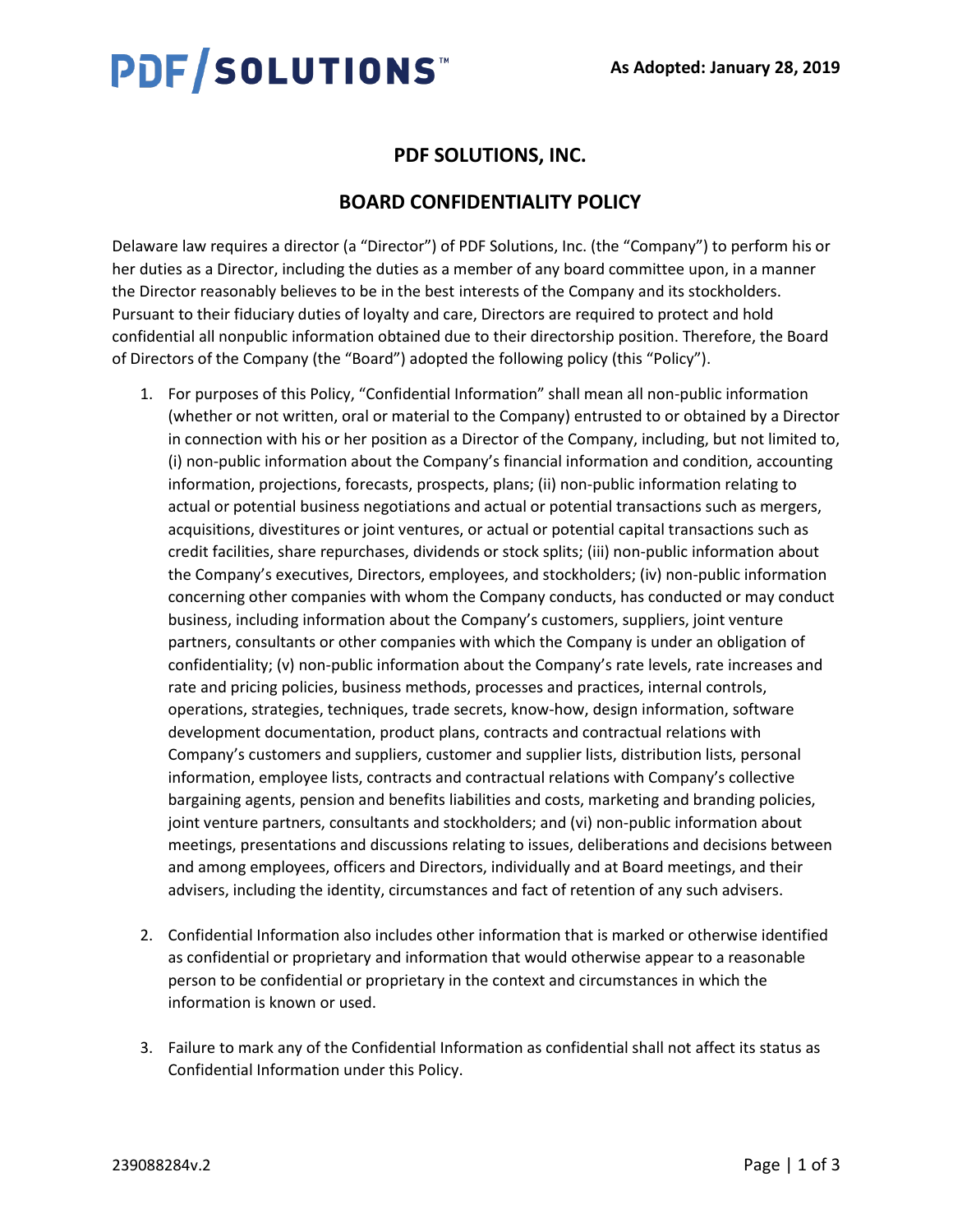## **BOARD CONFIDENTIALITY POLICY**

- 4. Each Director of the Board shall treat all Confidential Information as strictly confidential and shall comply with the following restrictions during his or her service as a Director and indefinitely thereafter:
	- a. Each Director shall hold the Confidential Information in the strictest confidence and shall take all reasonable measures to maintain the confidentiality of the Confidential Information and shall take all reasonable measures to ensure that no person or entity shall directly or indirectly have access to the Confidential Information.
	- b. No Director shall directly or indirectly disclose any Confidential Information to any person or entity outside the Company except with prior written authorization of (a) the Board, (b) the Chairman of the Board, or (c), the Lead Independent Director. A Director shall not affirm or deny statements made by others if such affirmation or denial would result in the disclosure of Confidential Information. For the avoidance of doubt, the foregoing shall also apply to any Director who serves as the designee of a stockholder of the Company on the Board, and such Director shall not disclose any Confidential Information to such stockholder or any of its affiliates, or its and their respective officers, Directors, managers, members, partners employees, attorneys, accountants, advisors, agents, consultants or other representatives. Nothing herein shall prohibit any person from reporting possible violations of federal law or regulation to any governmental authority pursuant to Section 21F of the Securities Exchange Act of 1934, as amended, or Rule 21F promulgated thereunder.
	- c. Any Director who is unsure whether information should be kept confidential should check with the Chairman of the Board or the Lead Independent Director before disclosing the information or taking any other action.
	- d. No Director shall use Confidential Information for his or her own direct or indirect personal benefit.
	- e. In the event that a Director is required by law to disclose any of the Confidential Information, such Director shall provide the Company with prompt oral and written notice, unless notice is prohibited by law (in which case such notice shall be provided as early as may be legally permissible), of any such requirement, postpone disclosure for the maximum time period permitted under applicable law, and allow the Company the opportunity to seek a protective order or other appropriate remedy, and such Director shall fully cooperate with the Company in any reasonable efforts to obtain such remedies.
	- f. Upon request of the Company, or once a Director ceases to serve on the Board, a Director shall deliver to the Company all memoranda, notes, records, tapes, documentation, disks, manuals, files or other documents, and all copies thereof, concerning or containing Confidential Information that are in Director's possession or control, whether made or compiled by Director or furnished to Director by the